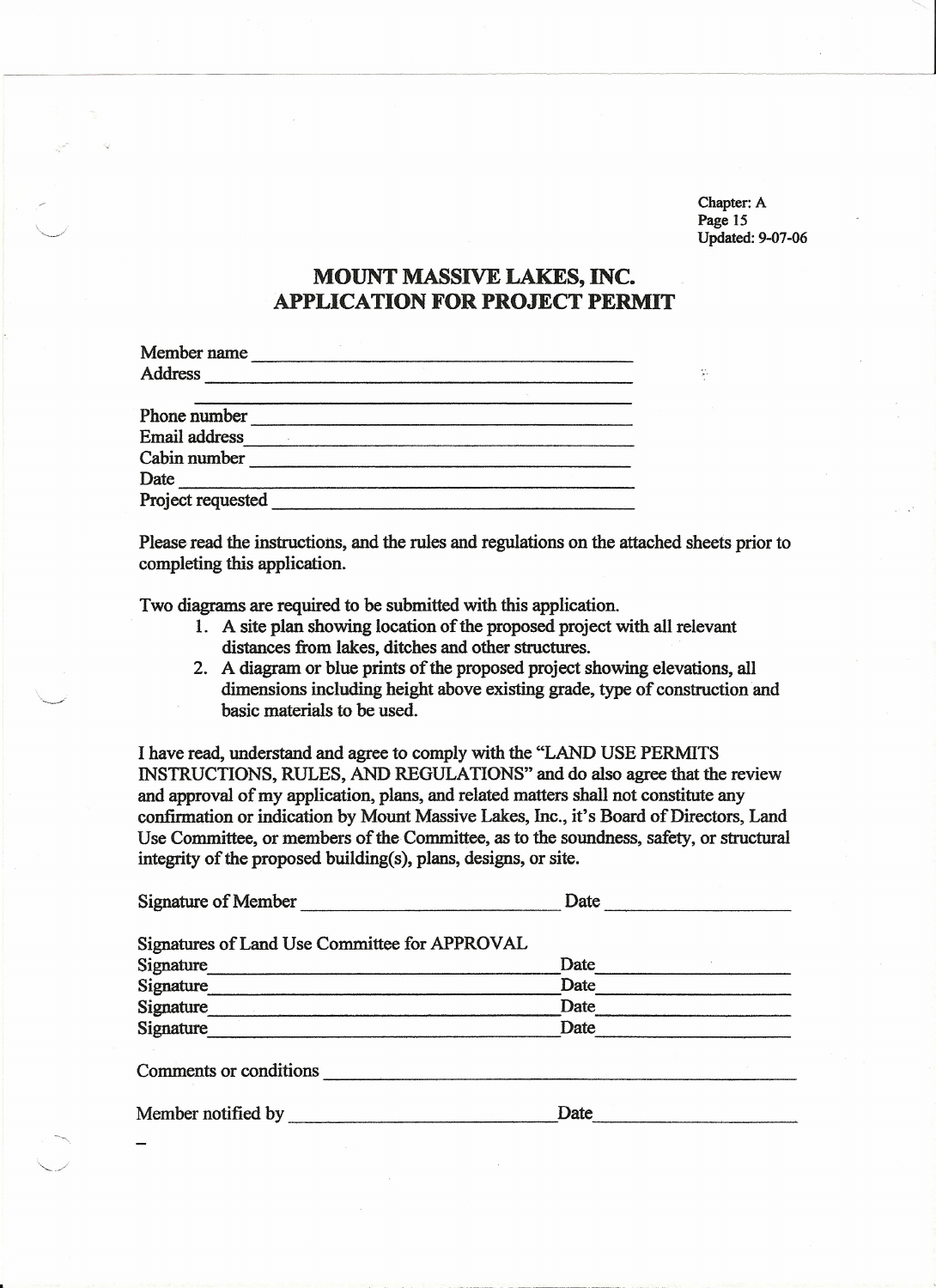**Mount Massive Lakes, Inc.** Chapter: A **Leadville, Colorado** Page: 16 **Operating Manual**  Update: 9/07/06

Page 1 of 4

### **LAND USE PERMITS INSTRUCTIONS, RULES, AND REGULATIONS**

 To assist and guide the applicant in gaining approval for desired projects, attention is directed to Article VII, Section 1 (a) of the by-laws: "To select and reserve for one year, a site for building a cottage, not within one hundred fifty feet of any cottage already built, or obstructing any road or trail or interfering with the accustomed means of ingress and egress of any member to his cottage, or with the view, whatever be the distance, without the written consent of any member affected by the same. All sites so selected, and all cottages and out-buildings must be approved by the Board of Directors or their designee. If any affected member objects to the decision of the above mentioned designee, written notice of an appeal must be received by the Board within fourteen (14) days of the approved or disapproved decision. If construction does not commence within one year, the reservation shall terminate." The Land Use Committee is the designee.

### **A PERMIT IS REQUIRED FOR THE CONSTRUCTION OR INSTALLATION OF NEW CABINS, OUT BUILDINGS, ADDITIONS TO PRESENT CABINS, OR CONSTRUCTION OF SEPTIC SYSTEMS, FENCES, ANTENNAS, FLAGPOLES, SIGNS, PARKING AREAS, ROADS, CONCRETE, OR ANY DISTURBANCE OF THE LAND:**

- A. Application must be made on approved form secured from the Club Secretary, MML office, or members of the Land Use Committee (LUC).
- B. It is the responsibility of the applicant to secure the appropriate county/state permits. All project permits approved by the LUC shall be contingent on the member obtaining the appropriate permits.
- C. Completed projects must meet all requirements contained in original application. Any variation from the original project plan during construction must be referred to LUC for approval before construction continues.
- D. The applicant must provide adequate documentation in order for LUC to visualize the completed project. Depending on the complexity of the project, LUC may require any or all of the following:

1. Engineering calculations and statements regarding soil stabilization if excavation is required.

2. A full declaration of intention of ground use and disposition of excavated soil, landscaping and reclamation of cleared ground.

3. Written consent of member(s) affected.

- E. All new, and altered, septic systems must be approved by Lake County Health Department and LUC.
- F. All projects must be adequately staked prior to submission of application.
- G. It is the responsibility of the cabin owner to keep all litter and debris contained during construction. If blowing debris results in contamination or obstruction of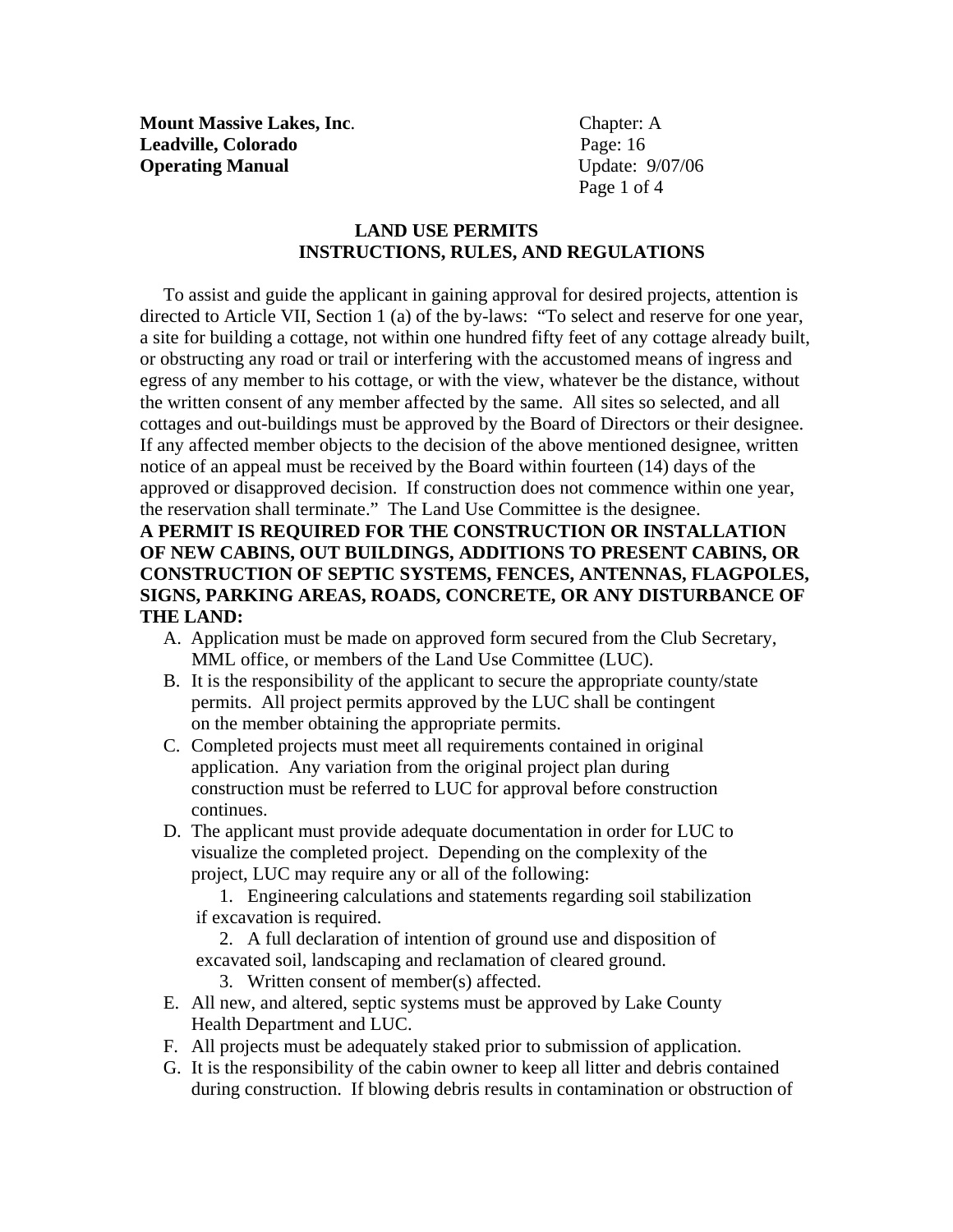Page 2 of 4

 ditches or lakes, the cabin owner will be responsible for the cost of clean-up, and / or damages

- H. If during construction there is any disturbance to existing vegetation, the member shall be responsible for complete reclamation of disturbed areas. Care should be taken that disturbed areas and haul roads are to kept to an absolute minimum. "Limit of construction" stakes shall be erected for new cabins, additions and septic systems. When finish grades are 3:1 or less, disturbed areas shall be reseeded (SEEDING PROCEDURE ON APPLICANT'S CHECK LIST). Seeding shall be continued until established. Finished grades between 3:1 and 1:1 shall be stabilized with minimum 6" riprap to prevent erosion. Finish grades greater than 1:1 will require retaining walls for slope retention.
- I. Every attempt will be made to review applications year around. However, there is no guarantee that applications received between October  $1<sup>st</sup>$  and the third Saturday in May can be reviewed in a timely fashion, or at all, during that period.
- J. A time limit for completion of the project may be imposed as a condition by LUC or for a maximum of one year. Projects not started within one year of approval must be resubmitted.
- K. Appeals Process
	- 1. The objecting and/or non-responding affected member will be notified in writing of the LUC decision.
	- 2. Affected members have 14 days to appeal the LUC decision in writing to the MML Board of Directors (BOD).
	- 3. Appeals will be reviewed and acted on by the MML BOD once board members have had a chance to become familiar with the application and the appeal.
	- 4. The Board's ruling will be final.
- L. Building Guidelines: Any deviations from the approved application require LUC approval:
	- 1. Memberships will limited to three (3) structures only. The latter two will be referred to as out-buildings.
		- a. These 3 structures shall be (1) the primary domicile (with or without attached garage), (2) a detached garage, and (3) a storage shed.
		- b. These structures shall be for the purpose of recreation/residential use. *Any use of a member's facilities for other than recreational/residential use will be subject to approval by the MML Board of Directors.* A member shall not use their cabin/facility for any activity that would generate:
			- (1) Commercial foot or vehicular traffic on club property.
			- (2) Noise other than that normally associated with a residence.
			- (3) A visual eyesore.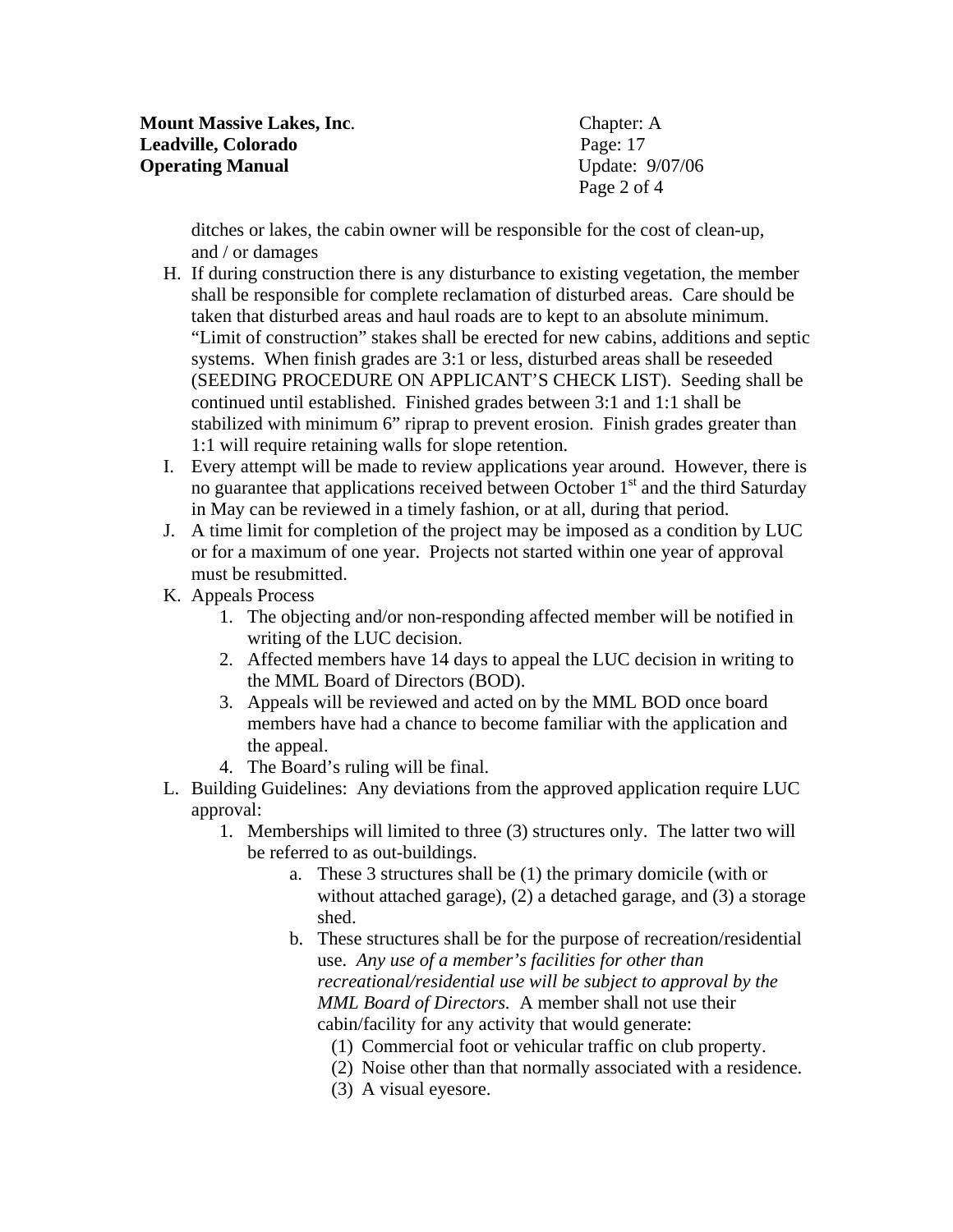**Mount Massive Lakes, Inc.** Chapter: A **Leadville, Colorado** Page: 18 **Operating Manual** Update: 9/07/06

Page 3 of 4

- (4) Any form of hazardous product or waste.
- (5) Any agricultural purpose.
- c. Sleeping quarters will be allowed in 'out-buildings'.
- d. The combined sq. footage of a detached garage and storage shed may be no greater than 1400 sq. ft. – defined as "*the exterior dimensions combined of all floors*" (still subject to all other LUC approvals and restrictions).
- e. Structures shall be less than 35 feet from each other, subject to approval by the LUC and/or Board of Directors. Structures should be at least 100 feet from the nearest shoreline of any lake or ditch.
- f. All electric and phone utilities must be buried.
- g. All memberships with more than 3 structures prior to 5/15/99 will be 'grandfathered' with the understanding that when sold/transferred, the property will be brought into conformance.
- h. All memberships with 'out-buildings' that are currently greater than 35 ft. from the primary domicile and/or less than 100 ft. from the nearest shoreline will be 'grandfathered' as of 5/15/99.
- M. A disposal plan for an existing cabin must be submitted, if applicable.
- N. The placement of signs shall be permitted if they are attached to a dwelling or structure in keeping with general appearance of such structure. Information on such signs may include names and cabin number, but no commercial information of any kind. Cabin numbers may be placed on rocks or signs made of wood located at a distance from the residence. No lighting will be permitted. Members whose cabins have signs that fall outside these rules may continue to maintain them, but when the property is sold or transferred, signs must be brought into compliance.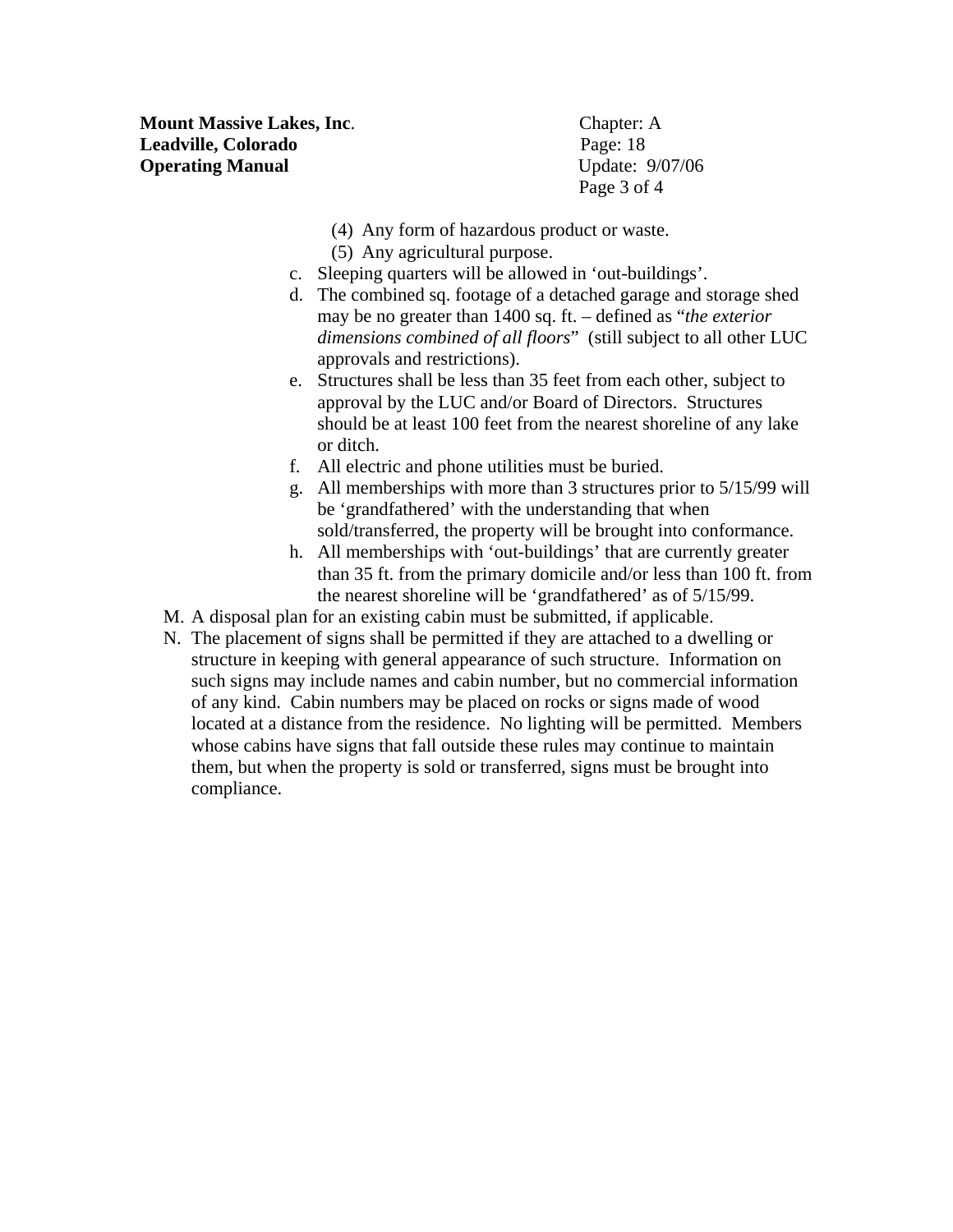Page 4 of 4

#### APPLICANT'S CHECK LIST

| <b>MUST START BY (DATE)_</b>        |             |
|-------------------------------------|-------------|
|                                     | <b>DATE</b> |
| Contact Affected Member(s)          |             |
| <b>Submit Completed Application</b> |             |
| On-Site Inspection by LUC           |             |
| <b>Required Permits:</b>            |             |
| Building (County)                   |             |
| Septic (County)                     |             |
| Well (State)                        |             |

#### **SEEDING RECOMMENDATION**

Seed Mixture: *LOW GROW MIX* is a mix of grasses adapted to higher elevations. Very good for mountain pasture and meadows as well as soil stabilization for ski slopes and construction sites.

> 29% CRESTED WHEATGRASS, EPHRAIM 25% DWARF PERENNIAL RYE 20% BLUE FESCUE SR3200 15% CANADA BLUEGRASS, RUBENS 10% CHEWINGS FESCUE

Seed Rate: 25to30 lbs. per acre-drilled 30 to 35 lbs. per acre-broadcast

Fertilizer: 5 lbs. per 1000 sq. ft (18-46-0)

#### Seeding procedure:

- A. Till seeded area to a minimum depth of 3".
- B. Apply fertilizer.
- C. Broadcast seed at specified rate.
- D. Rake seed into soil and obtain a minimum 1/4" cover.
- E. Water as necessary until seed is established.
- F. Eliminate step (D) if seed is drilled.